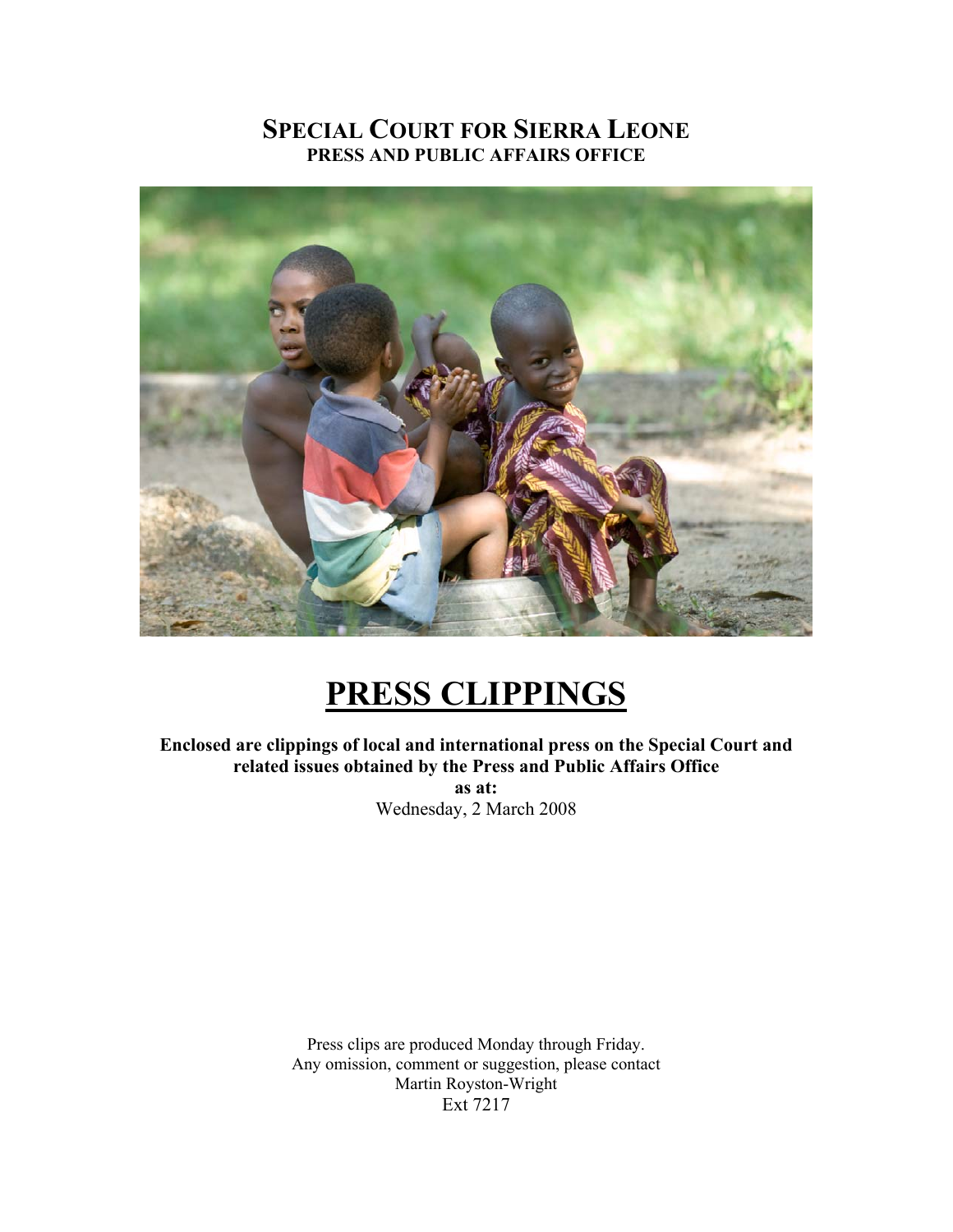| <b>International News</b>                                        |           |
|------------------------------------------------------------------|-----------|
| (Untitled) / BBC World Service Trust                             | Pages 3-4 |
| UNMIL Public Information Office Complete Media Summaries / UNMIL | Pages 5-6 |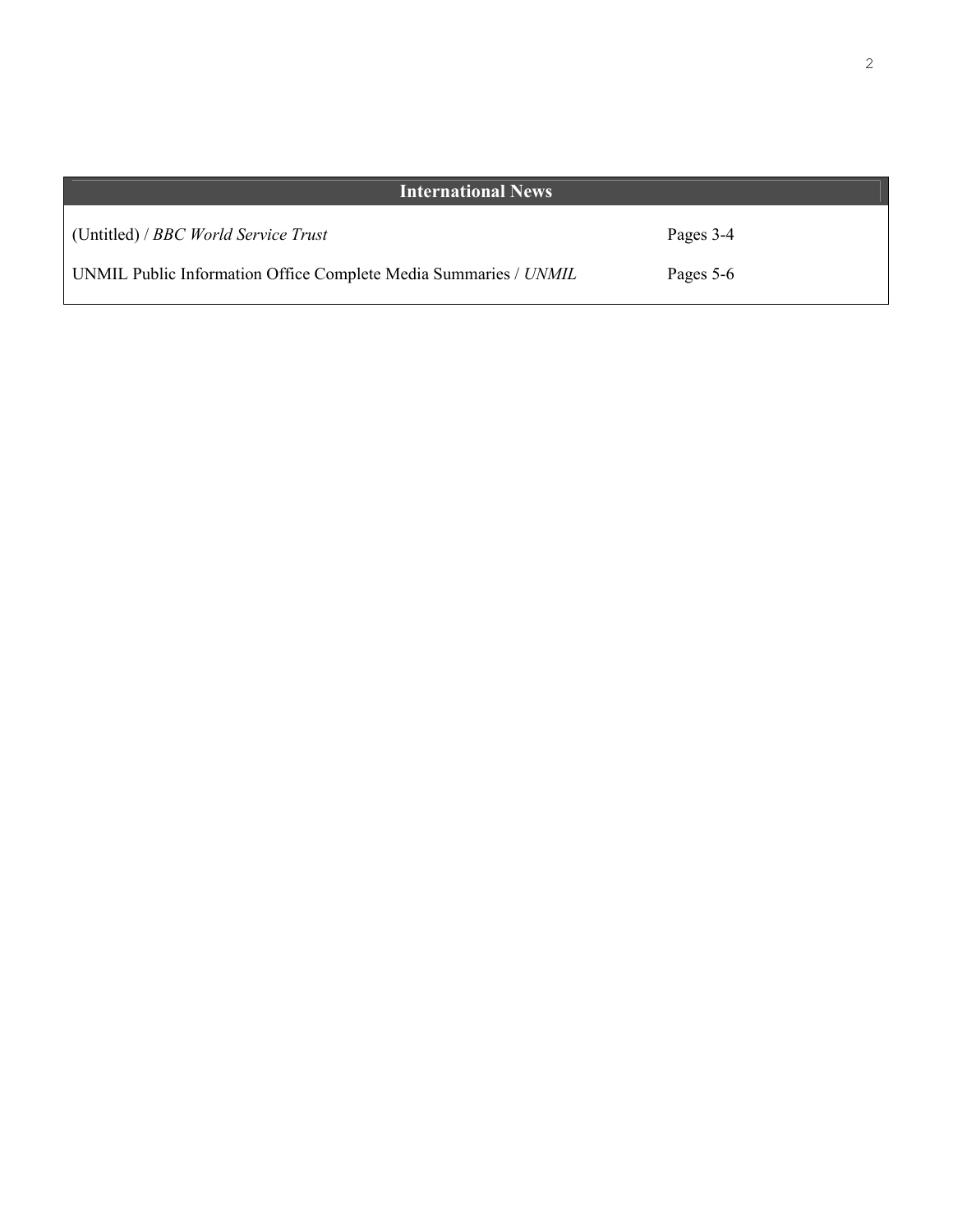# BBC World Service Trust

Tuesday, 1 April 2008

The crossexamination of Prosecution witness Isaac Mongor continued Tuesday in the war crimes trial of the former Liberian president, Charles Taylor, in The Hague. As Adolphus Williams reports, Taylor`s lawyer repeatedly accused Mongor of contradicting earlier testimony in which he had linked Taylor to the RUF.

WILLIAMS: On several occasions, Taylors lawyer, Terry Munyard, accused Mongor of lying. He said he did not believe Mongor's claim to have done his training with NPFL forces in 1989 and 1990. He also doubted that Mongor had been a member of Taylor's executive mansion bodyguard in 1990 and 1991. Mongor was asked to describe the bodyguard commander, Cassius Jacobs, he replied that he was darkskinned and about the same height as himself. Mr Munyard said this was not true and Jacob had a fair skin and had pimples all over his face

Mongor said he was captured by NPFL fighters in a town near Lokatuo early before Christmas of 1989, and eventually joined the rebels. Mongor, who said he was a businessman in Nimba prior to being captured, said he could not remember the name of the town in which he was captured.

He said he had training in Gborplay for two months but could not remember his training commander. When Taylor`s lawyer asked again whether Mongor knew John Teah as one of his training commanders, Monger replied that he only remembered "Gborplay Devil" as one of his trainers. Charles Taylor smiled at this point, bowing and placing his forehead in his palm .Taylor supplied his lawyers with notes on yellow pieces of paper, apparently furnishing his lawyers with dates on the NPFL troop movement.

The Witness alleged that Taylor selected him to help Foday Sankoh train the RUF.

He said at first Taylor was always disguising himself so that people would not know he was preparing fighters to attack Sierra Leone.

MONGOR: At first Mr Taylor used to disguise... he would not want people to know that he was preparing people to go and fight in Sierra Leone because he had said over the BBC that Sierra Leone will feel the bitterness of war. He had gone over the air and said that.

Mongor told the Court Tuesday that Taylor had sent him to train RUF rebels. But Mr Munyard reminded him that earlier he had claimed to have been recruited by Foday Sankoh. When this was pointed out to him, Mongor said he forgot to say that during the Prosecution initial interview. At another point he said Prosecution interviewers got his testimonies wrong.

MONGOR: It was Mr Taylor who sent me to go and train these people." I was handed over to Mr Foday Sankoh to help him train the men and Foday Sankoh himself told me that I should join him after training the men so that we would come and fight in Sierra Leone.

COUNSEL: Mr Mongor, that's a complete lie, isn't it? You did not say to them, "It was Mr Taylor who sent me to go and train these people." That does not appear anywhere on that page, does it? Take as much time as you want to read the page?

MONGOR: Well, I have told you that that was what happened.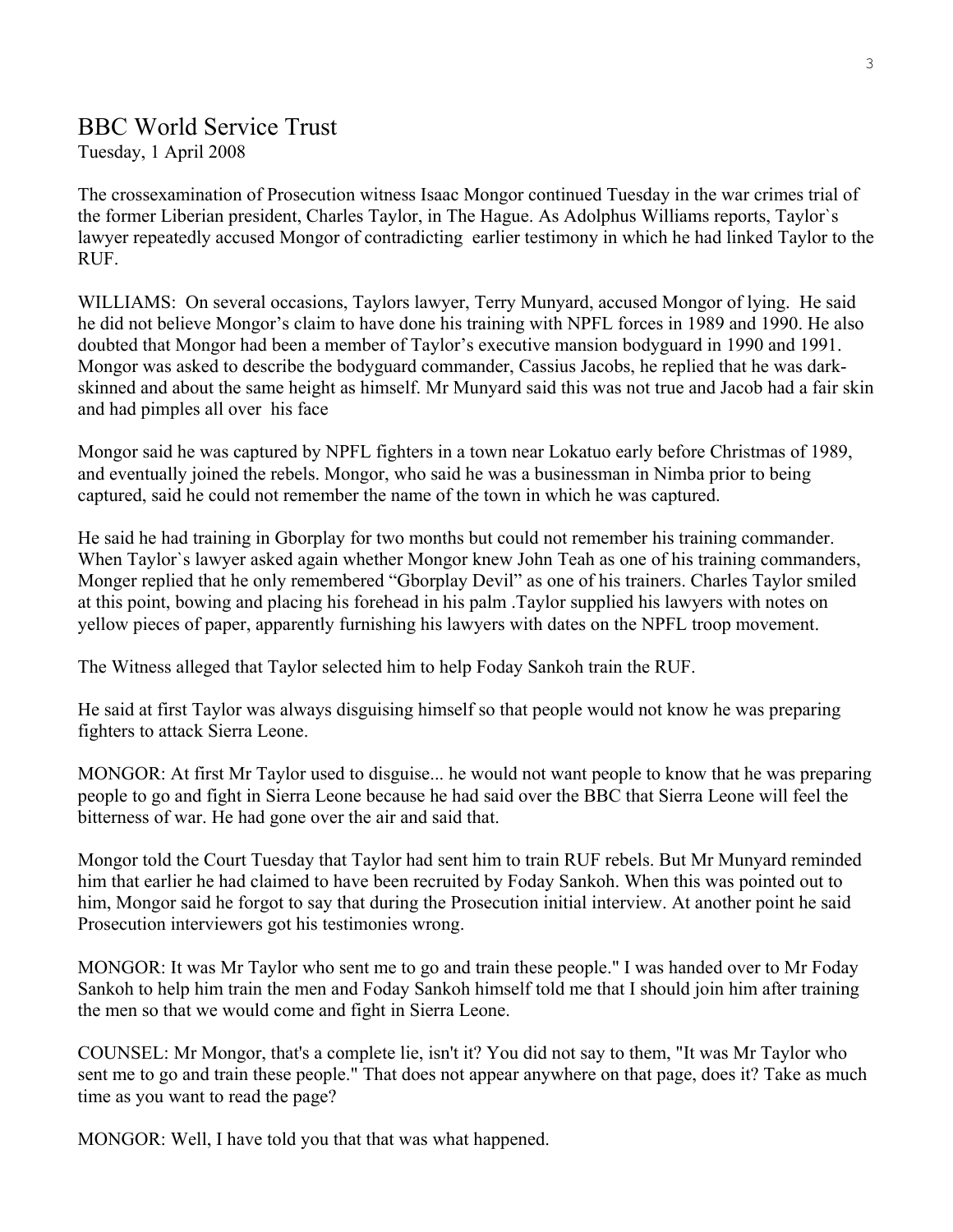COUNSEL: tell us where it shows you saying to them, "It was Mr Taylor who sent me to go and train these people. I was handed over to Mr Foday Sankoh to help him train the men." Where does it say that on this page? Look at the page and take some time to read it. Don't reply yet. Look at the page and read it to yourself.

MONGOR: What part are you referring to? I said I have not seen it.

For the BBC World Service Trust, Search for Common Ground, Talking Drum Studio, Adolphus Williams in The Hague.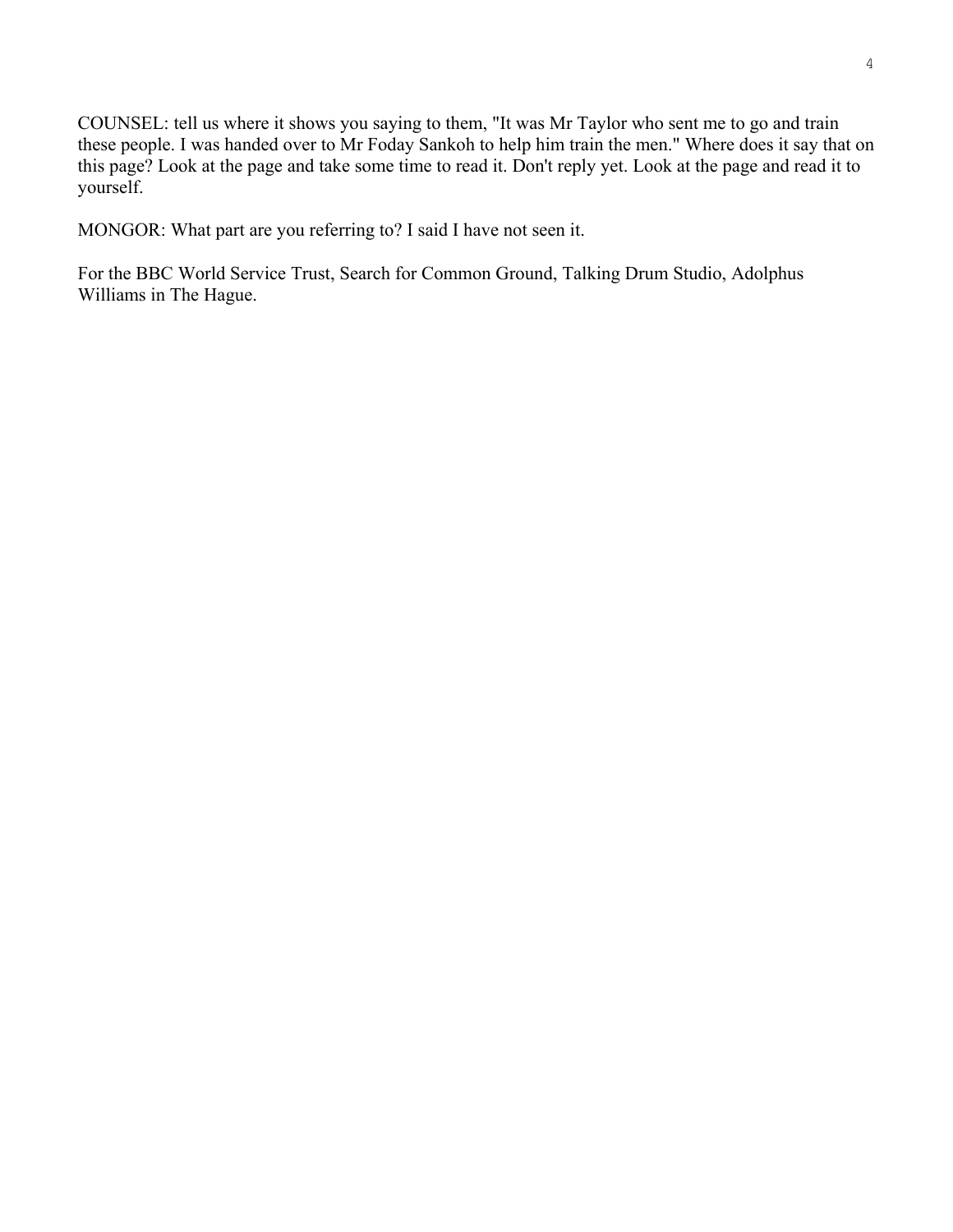

United Nations Mission in Liberia (UNMIL)

# **UNMIL Public Information Office Complete Media Summaries 1 April 2008**

*[The media summaries and press clips do not necessarily represent the views of UNMIL.]*

### **Newspaper Summary**

#### **President Sirleaf Signs New Firestone Agreement into Law**

(The Analyst, The Informer, The News, New Democrat, and Heritage)

- An act ratifying the amended and restated Concession Agreement between Liberia and the Firestone Inc. has been signed by President, Ellen Johnson Sirleaf.
- According to an Executive Mansion release, the President approved the Act Monday at her Foreign Ministry office when she was presented the document by the House and Senate Committees' leaderships on Executive.
- The President also signed the Act to amend the revenue code, restricting to 20-percent, budgetary transfer by the Executive. Under the Act, any budgetary transfer exceeding more than 20-percent must be approved by the national legislature.
- Until now, there were no restrictions on budgetary transfers by the Executive. The President told reporters that the decision to submit a legislation calling for restrictions on budgetary transfers by the Executive is in furtherance of government's fiscal and financial discipline, transparency and accountability.

#### **Stakeholders Hold Consultations for Media Sector Reform in Liberia**

(The Informer and Heritage)

- The Liberia Media Law and Policy Reform working group will today host the first in a series of civil society consultations as part of the advocacy campaign for media reform process in Liberia. The reform effort targets three draft Acts - an Act to establish an Independent Broadcasting Regulatory body for Liberia, Freedom of Information Act and an Act to transform the Liberia Broadcasting System into a Public Service Broadcaster.
- The draft 'Act Establishing an Independent Broadcasting Regulator' seeks to redress the present state of media laws in Liberia and create an independent mechanism for media regulation while the 'Freedom of Information Act' seeks to give Liberian citizens access to public information in accordance with the well-established principle that public bodies hold information not for themselves, but as custodians of the public good and that citizens can only participate in governance if they have access to such information. The draft 'National Public Broadcasting Service Act' seeks to transform the Liberian Broadcasting System (LBS) into a public service broadcaster serving the diverse needs of various interest groups in the Liberian society, in order to ensure that all voices are heard.
- It is believed that the proposed laws will bring Liberian media legislation into substantial conformity with regional and international standards for the protection of media freedom and freedom of expression, thereby ensuring that the media is able to play an optimal role in the reconstruction of Liberia.

#### **Taylor's War Crimes Trial Resumes**

(New Democrat, The Analyst)

• Reports say the trial of detained former Liberian President Charles Taylor resumed on Monday, with prosecution witnesses still trying to link the accused with the RUF rebels in Sierra Leone.

#### **'UNMIL Policeman Kills Two Armed Robbers in Self-defence'**